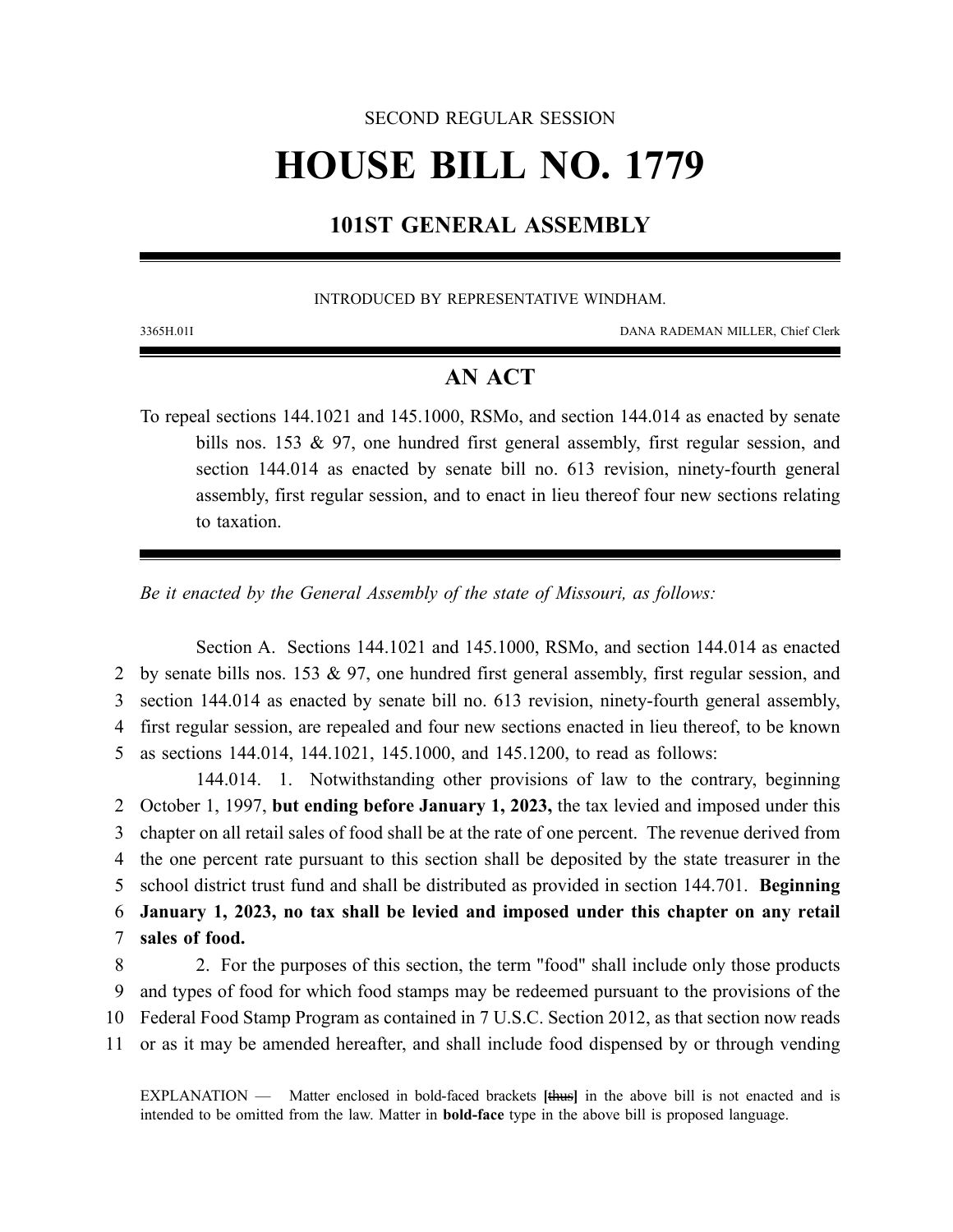#### HB 1779 2

 machines. For the purpose of this section, except for vending machine sales, the term "food" shall not include food or drink sold by any establishment where the gross receipts derived from the sale of food prepared by such establishment for immediate consumption on or off the premises of the establishment constitutes more than eighty percent of the total gross receipts of that establishment, regardless of whether such prepared food is consumed on the premises of that establishment, including, but not limited to, sales of food by any restaurant, fast food restaurant, delicatessen, eating house, or café.

**[**144.014. 1. Notwithstanding other provisions of law to the contrary, beginning October 1, 1997, the tax levied and imposed pursuant to sections 3 144.010 to 144.525 and sections 144.600 to 144.746 on all retail sales of food<br>4 shall be at the rate of one percent. The revenue derived from the one percent shall be at the rate of one percent. The revenue derived from the one percent rate pursuant to this section shall be deposited by the state treasurer in the school district trust fund and shall be distributed as provided in section 144.701.

8 2. For the purposes of this section, the term "food" shall include only<br>9 those products and types of food for which food stamps may be redeemed those products and types of food for which food stamps may be redeemed pursuant to the provisions of the Federal Food Stamp Program as contained in 11 7 U.S.C. Section 2012, as that section now reads or as it may be amended hereafter, and shall include food dispensed by or through vending machines. For the purpose of this section, except for vending machine sales, the term "food" shall not include food or drink sold by any establishment where the gross receipts derived from the sale of food prepared by such establishment for immediate consumption on or off the premises of the establishment constitutes more than eighty percent of the total gross receipts of that establishment, regardless of whether such prepared food is consumed on the premises of that establishment, including, but not limited to, sales of food by any restaurant, fast food restaurant, delicatessen, eating house, or cafe.**]**

144.1021. The enactment of sections 143.177, 144.608, 144.637, 144.638, and 144.752 of this act; the repeal and reenactment of sections 143.011, 144.011, **[**144.014,**]** 144.020, 144.049, 144.054, 144.140, 144.526, and 144.605 of this act; and the repeal of sections 144.710, 144.1000, 144.1003, 144.1006, 144.1009, 144.1012, and 144.1015 of this act shall become effective January 1, 2023.

145.1000. Other provisions of this chapter to the contrary notwithstanding, if the federal estate tax imposed pursuant to Section 2011 of the Internal Revenue Code, as amended, is repealed, then no tax shall be imposed on the transfer of a decedent's estate in Missouri**, except as provided in section 145.1200**. **[**The provisions of this section shall become effective on the same date as the effective date of the repeal of the federal estate tax.**] 145.1200. 1. Beginning January 1, 2023, a tax shall be imposed on the transfer of**

 **every decedent's estate that consists in whole or in part of property having a tax situs within the state of Missouri and a value of at least twenty-five thousand dollars.**